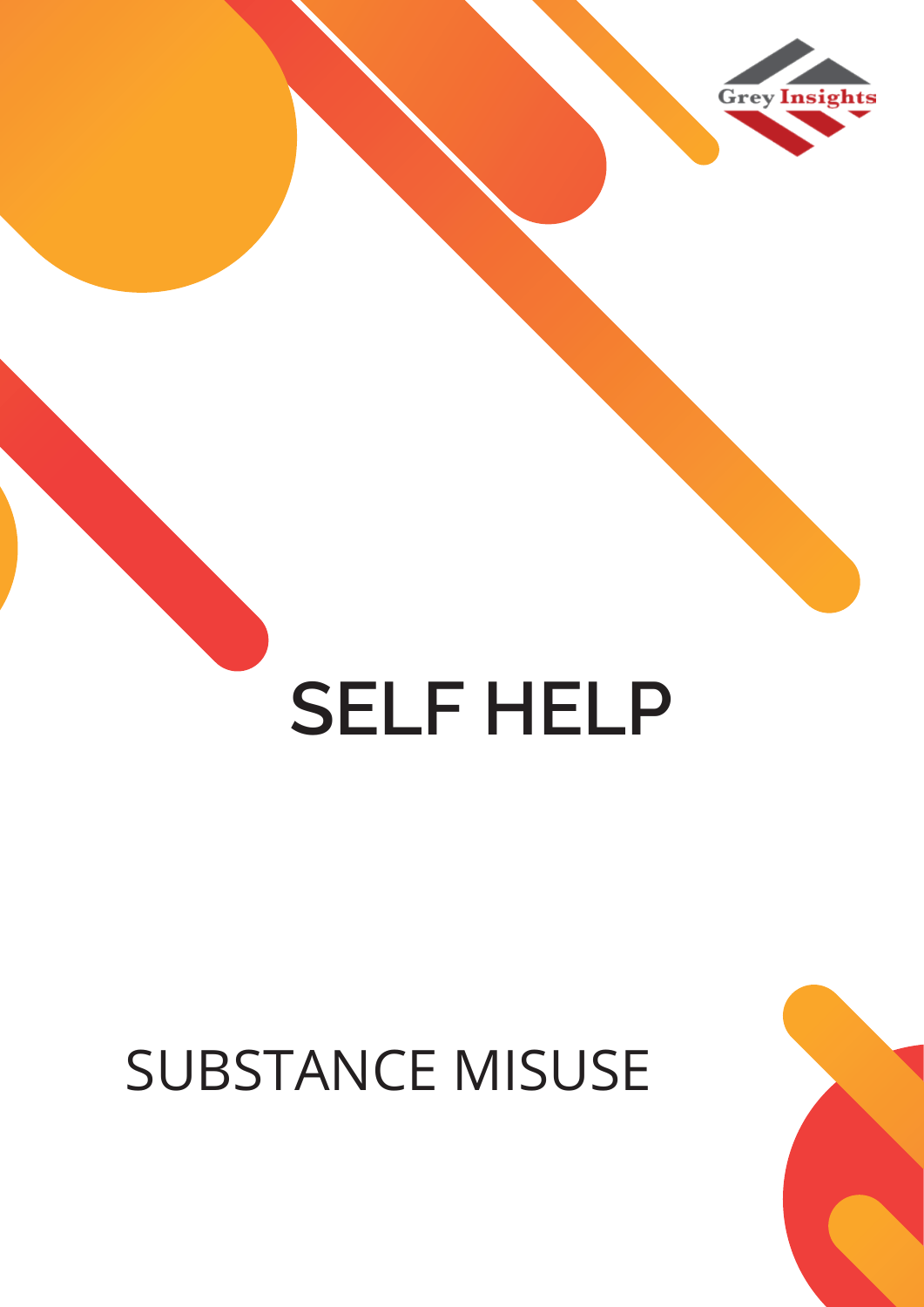## **SUBSTANC**

**It's the harmful use of substances (like includes the use of illegal drugs and in Misusing substances often starts as** feelings, and finding that the substa so anytime a similar situation arises, **Identifying the problem of substance part of resolving the problem is being** 

#### **How to create self help pla**

- Identifying your trigger: Is your subst things, hearing or seeing certain thing self-critical thoughts?
- Identifying the factors that helps ke Factors such as emotional problems, low self-esteem.
- Avoid triggers and factors that encourage substance missions and factors that

like joining and attending support group meetings, setting goals on what you hope to achieve, avoiding social situations where you are more likely to feel tempted and give in to cravings, start a healthy exercise plan, take up a new hobby, practice saying "No - I don't drink" or "No – I don't use"

• Coping with cravings by using mindfulness, relaxation techniques, mindful breathing, meditation or prayer, focusing your attention on other activities, engage in a hobby or other interests.

In cases of severe addiction, please seek help from health professionals.

### *For further information, please visit www.greyinsights.org*